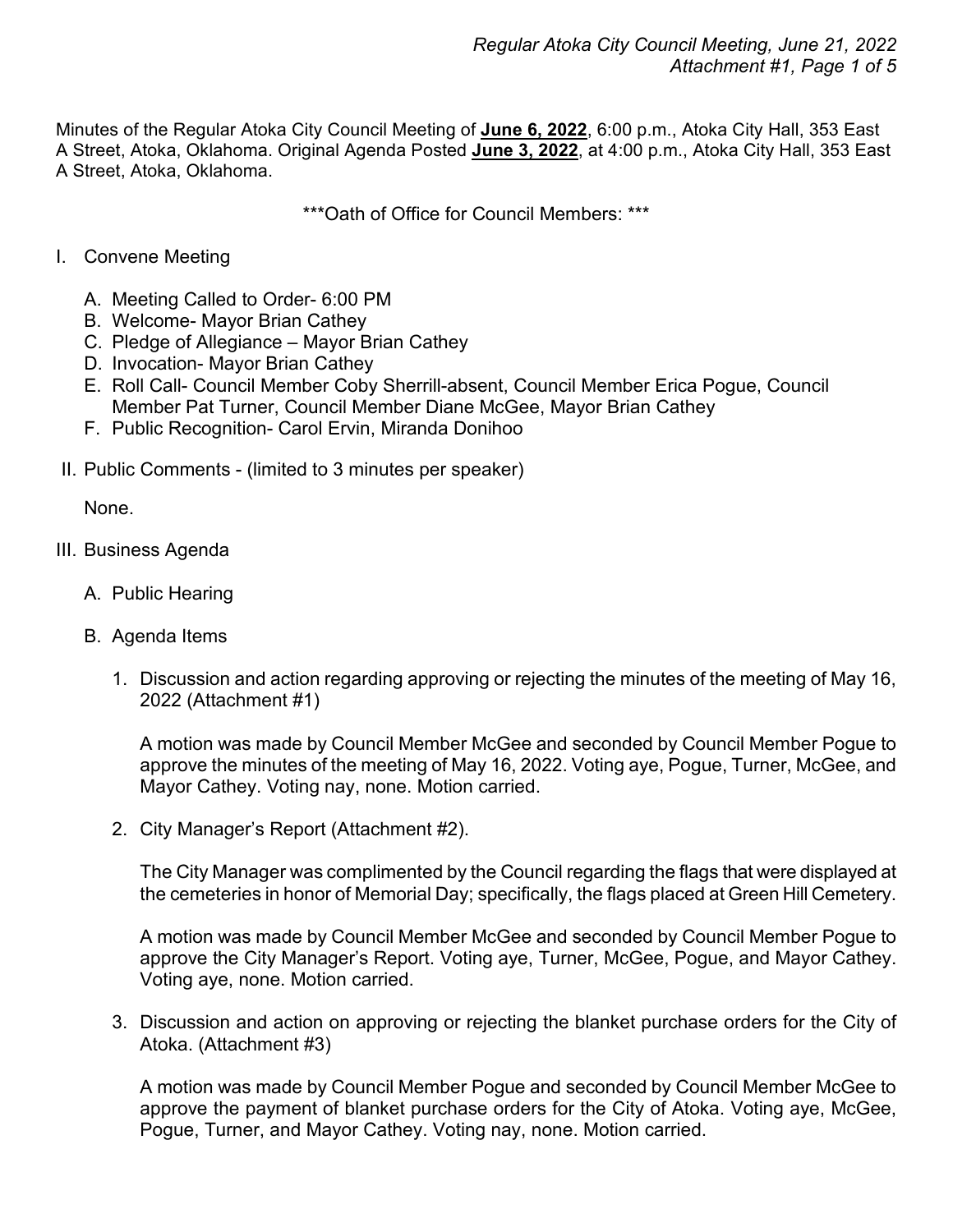4. Discussion and action regarding approving or denying Coralyne Michaelis to organize a Walk Out of Darkness community walk to raise funds for the American Foundation for Suicide Prevention (AFSP) and to promote mental health and stop suicide which would take place on September 17, 2022 at the Sports Complex and/or City Lake Road. – Mayor Cathey (Attachment #4)

Coralyne Michaelis addressed the Council with information regarding the American Foundation for Suicide Prevention (AFSP) and their purpose/goals. The Walk Out of Darkness community walk will raise funds for the AFSP, bring awareness regarding mental health, and serve as a support system for those struggling with depression, or other mental illnesses, and offer a way to honor those that have passed away; bringing camaraderie to the community. The walk is completely free, but donations are accepted. There will be breakfast, resource tables, giveaways, memorial wall, children activities/crafts, and a brief ceremony. Surrounding areas will be represented such as North Texas, Southeast Oklahoma, and parts of Arkansas. The walk will be advertised on social media, as well as within AFSP.

The council thanked Mrs. Michaelis for coming and sharing this with them, and stated that the area as well as schools are in need of this type of support and awareness of mental health and the impact it has on our community.

A motion was made by Council Member Pogue and seconded by Council Member McGee to approve Coralyne Michaelis to organize a Walk Out of Darkness community walk to raise funds for the American Foundation for Suicide Prevention (AFSP) and to promote mental health and stop suicide which would take place on September 17, 2022 at the Sports Complex and/or City Lake Road. Voting aye, Pogue, Turner, McGee, and Mayor Cathey. Voting nay, none. Motion carried.

5. Discussion and action regarding approving or rejecting the proposed bids for the hay to be baled at the Katy Lake for the year 2022. (Attachment #5)

A motion was made by Council Member Pogue and seconded by Council Member McGee to approve the bid from Marvin Dale at \$8.00 per bale for hay to be baled at Katy Lake for the year 2022. Voting aye, Pogue, Turner, McGee, and Mayor Cathey. Voting nay, none. Motion carried.

6. Discussion and action regarding approving or denying the Blackboard Connect proposal presented by Emergency Management Director, Travis Mullins. – City Manager (Attachment #6)

A motion was made by Council Member Pogue and seconded by Council Member McGee to authorize the City Manager to sign a commitment agreement with Blackboard Connect if the buyout terms are agreeable per the City Manager's discretion. Voting aye, Turner, McGee, Pogue, and Mayor Cathey. Voting nay, none. Motion carried.

7. Discussion and or Action on approving and authorizing the Mayor to execute a Curative Instrument / Quit Claim Deed in favor of the Choctaw Nation of Oklahoma for three tracts of land located in the NW/4 SE/4 of Section 9, Township 2 South, Range 11 East, Atoka County. (Attachment #7)

City Attorney, Johnny Sandmann, explained to the Council that years ago, the Choctaw Nation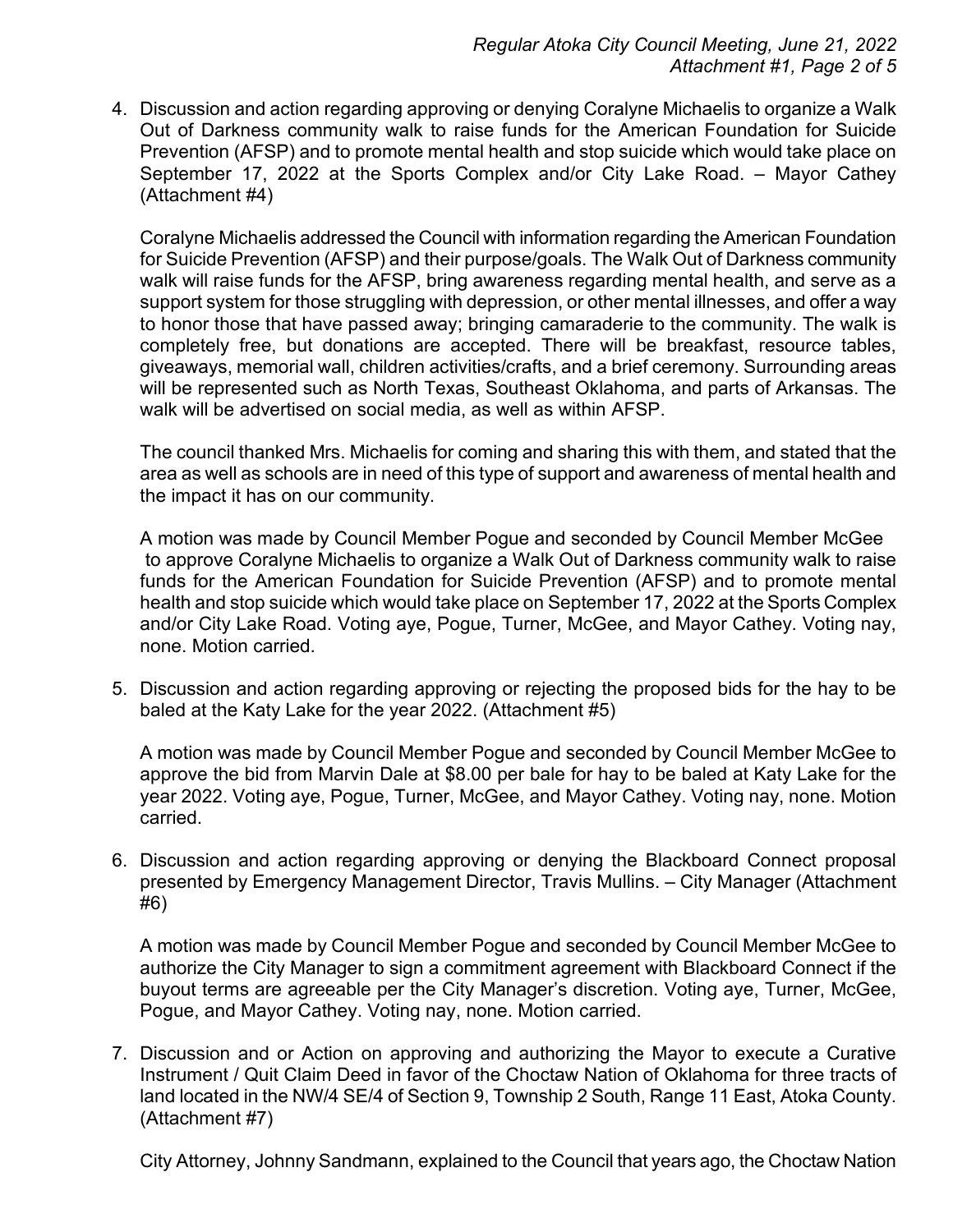purchased three tracts of land from the City of Atoka with certain restrictions, and the restrictions have since been removed, but the original deeds have not been located and could be due to being filed in another county other than Atoka.

A motion was made by Council Member Pogue and seconded by Council Member McGee to approve the Mayor to execute a Curative Instrument / Quit Claim Deed in favor of the Choctaw Nation of Oklahoma for three tracts of land located in the NW/4 SE/4 of Section 9, Township 2 South, Range 11 East, Atoka County. Voting aye, McGee, Pogue, Turner, and Mayor Cathey. Voting nay, none. Motion carried.

8. Discussion and or Action on Accepting a Quit Claim Deed from the Board of Education of the Atoka Public School District, No. 15, to the City of Atoka for property located in Block 86 of the Atoka Heights Addition to the City of Atoka. (Attachment #8)

City Attorney, Johnny Sandmann, explained to the Council where this property is located.

A motion was made by Council Member Pogue and seconded by Council Member McGee to accept a Quit Claim Deed from the Board of Education of the Atoka Public School District, No. 15, to the City of Atoka for property located in Block 86 of the Atoka Heights Addition to the City of Atoka. Voting aye, Pogue, Turner, McGee, and Mayor Cathey. Voting nay, none. Motion carried.

9. Discussion and or Action on accepting a Quit Claim Deed from Atoka City Industrial Development Authority for property located in Block 19 and Block 26 of the City of Atoka, as more particularly described in Ordinance Number 584. (Attachment #9)

A motion was made by Council Member Pogue and seconded by Council Member McGee to accept a Quit Claim Deed from Atoka City Industrial Development Authority for property located in Block 19 and Block 26 of the City of Atoka, as more particularly described in Ordinance Number 584.Voting aye, Pogue, Turner, McGee, and Mayor Cathey. Voting nay, none. Motion carried.

10.Discussion and or action regarding approving or denying the purchase of a 580 SN 4WD Case Backhoe in the amount of \$122,000 from CNH Industrial America LLC Construction Equipment through State Contract. – City Manager (Attachment #10)

City Manager, Danny Delay, explained that this item was included in the 2022FY budget and that the city has need of a new backhoe to keep in service as the current equipment is constantly being serviced as they have been in daily operation for nearly 20 years apart from one of the backhoes that has been in service roughly 5 years.

A motion was made by Council Member McGee and seconded by Mayor Cathey to approve the purchase of a 580 SN 4WD Case Backhoe in the amount of \$122,000 from CNH Industrial America LLC Construction Equipment through State Contract. Voting aye, Turner, McGee, Pogue, and Mayor Cathey. Voting nay, none. Motion carried.

11.Discussion and or action regarding adopting Ordinance Number 585; Amending provisions of the City Code of Atoka, Oklahoma (2020) to delete all public dancing regulations, providing for repealer and severability, and declaring an emergency. (Attachment #11)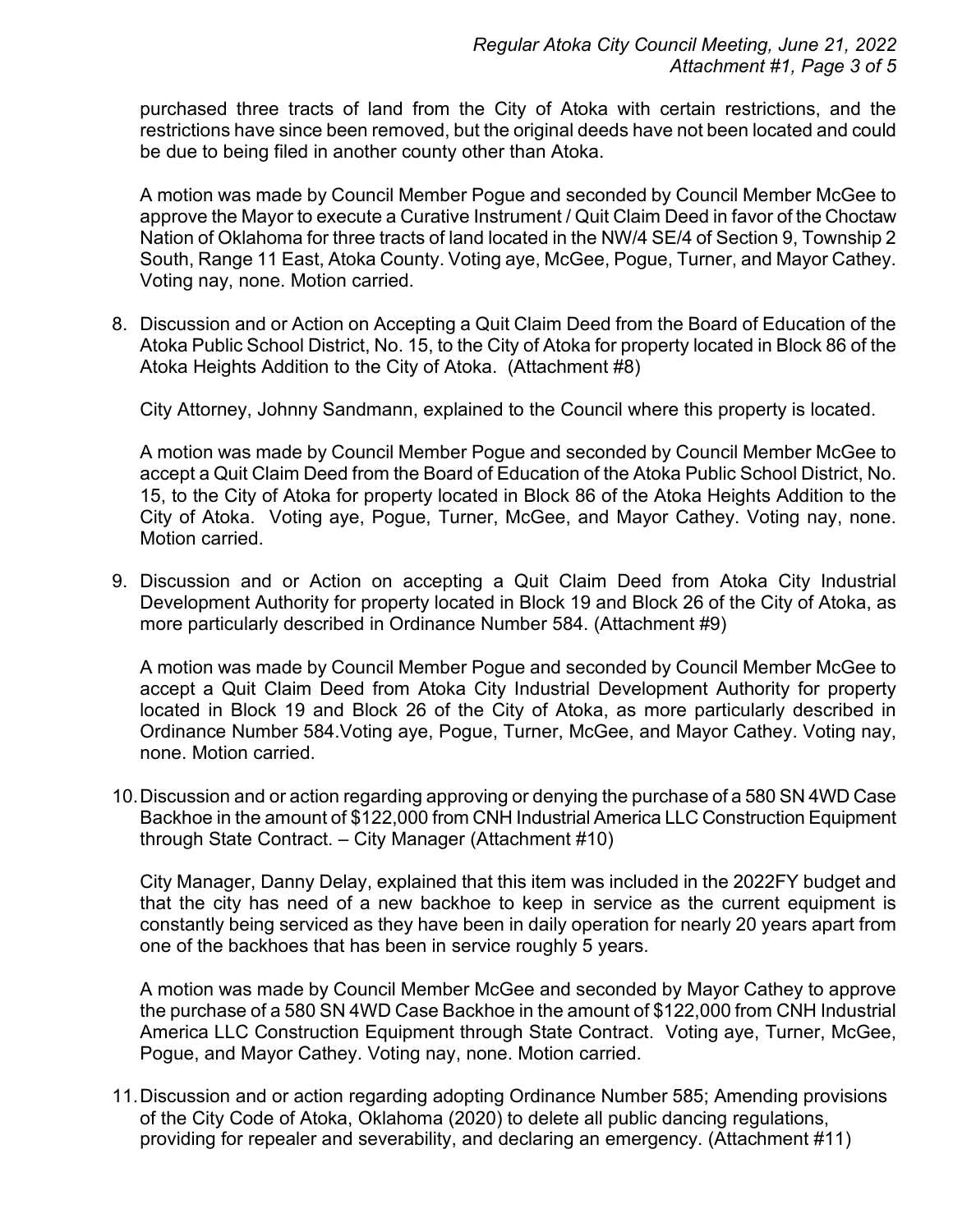Council discussion took place regarding the current dancing ordinance regarding public dancing and the use of permits to hold these functions. The City Attorney commented on the detail and time that went into this ordinance, however, he proposed that the City Council strike the current dancing ordinance. After amusing discussion, a motion was made.

A motion was made by Council Member Pogue and seconded by Council Member McGee to adopt Ordinance Number 585; Amending provisions of the City Code of Atoka, Oklahoma (2020) to delete all public dancing regulations. Voting aye, McGee, Pogue, Turner, and Mayor Cathey. Voting nay, none. Motion carried.

A motion was made by Council Member McGee and seconded by Council Member Pogue to declare ordinance number 585 as an emergency. Voting aye, Pogue, Turner, McGee, and Mayor Cathey. Voting nay, none. Motion carried.

12.Discussion and or action regarding adopting Ordinance Number 586; Amending provisions of the City Code of Atoka, Oklahoma (2020) to delete section 9-114-Pool and Billiard Regulations, and Renumber 9-115- Penalty, to 9-114, providing for repealer and severability, and declaring an emergency. (Attachment #12)

Council discussion took place regarding the existing ordinance pertaining to age restrictions on playing pool and/or billiards in city limits.

A motion was made by Council Member Pogue and seconded by Council Member McGee to adopt Ordinance Number 586; Amending provisions of the City Code of Atoka, Oklahoma (2020) to delete section 9-114-Pool and Billiard Regulations, and Renumber 9-115- Penalty, to 9-114. Voting aye, Pogue, Turner, McGee, and Mayor Cathey. Voting nay, none. Motion carried.

A motion was made by Council Member Pogue and seconded by Council Member McGee to declare ordinance number 586 as an emergency. Voting aye, Turner, McGee, Pogue, and Mayor Cathey. Voting nay, none. Motion carried.

13.Discussion and or action to approve or deny the Emergency Management Director to substitute the regular scheduled siren test of July  $4<sup>th</sup>$  with the National Anthem rather than a tone test.  $-$ City Manager

Emergency Management Director, Travis Mullins, presented an idea to the Council regarding the tone test to take place on July  $4<sup>th</sup>$ . The new sirens are capable of making announcements and playing sound other than the warning tones. Mr. Mullins has been researching and watching videos which has led him to suggest that the July  $4<sup>th</sup>$  tone test be replaced with the National Anthem at noon on that Monday.

A motion was made by Council Member Pogue and seconded by Council Member McGee to approve the Emergency Management Director to substitute the regular scheduled siren test of July 4<sup>th</sup> with the National Anthem rather than a tone test. Voting aye, McGee, Pogue, Turner, and Mayor Cathey. Voting nay, none. Motion carried.